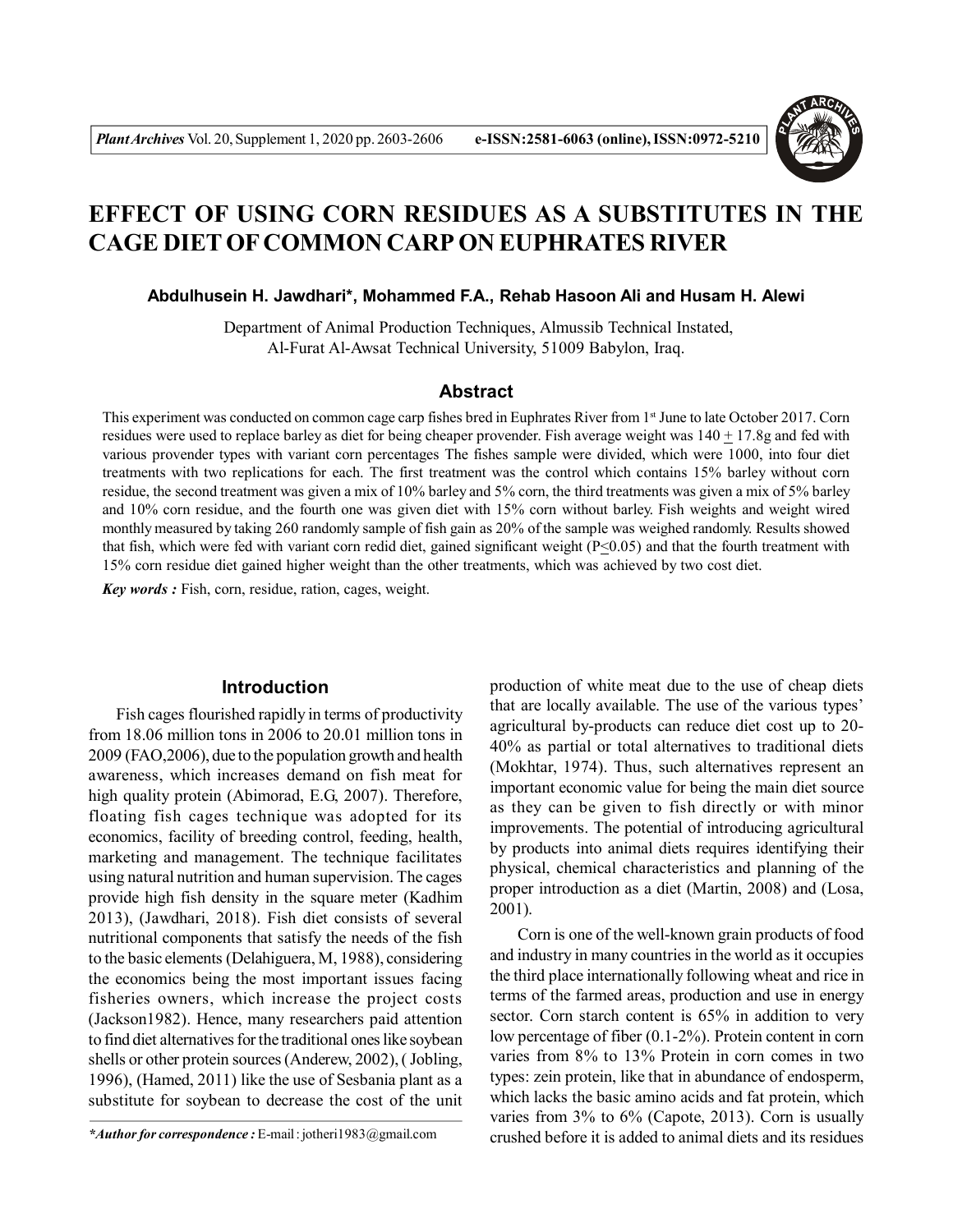and bran are used in manufacturing livestock and bird diets. Corn by-products include everything resulted from pealing and sorting process, leaves, and manufacturing residues. Such residues are used to make products as animal diets, hence they are called co-products, not industrial by-products, for their nutritional value. Corn residue from corn wet manufacturing is used after extracting most of the starch, core and external shell, which is rich in protein and has high nutritious value as well as its use as a source for carbohydrates and proteins in livestock and poultry fodder(Hornshaw,1983). Fodder is one of the most important issues facing progress in fisheries due to the high protein requirement in the diet (A. Khoshnaw, 2009). This can limit the increase of fisheries industry. So, science turned to the use of alternatives to provide balanced and cheap diet.

In this experiment, corn fodder has been used after separating the seeds in silos in corn marketing season. This material is cheap, however, animals cannot eat it alone because of its bad taste and difficulty of offering due to its light weight that makes it fly in the air. This material is characterized by its rood nutritious value and resemblance to protein content of barley according to its chemical analysis as it contains 11.4% protein (Jamil, 2015). Therefore, the use of this material would provide high and cheap protein content as well as the use of corn residue for being cheap to make quality nutritious diet after getting it mixed with the basic diet elements. Additionally, resemblance was noticed in the amount of the consumed experimental diet in the four treatments, which indicates resemblance in acceptance and tastiness of the this diet by the fish.

# **Materials and Methods**

This experiment took place in the floating fish cages in Euphrates river (Al-Mussaib district) Corn residues from Al-Iskandariyah silo were used as alternative to barley in common carp *Cyprinus carpio* diet bred in those cages from  $1<sup>st</sup>$  June to late October 2017. Fish fishes were brought from Babylon city with average weight of  $140 \pm 17.8$ g and they were moved by tank vehicle to the experiment site. Fishes were dealt with by submerging in 7.6g of Potassium permanganate that is dissolved in 500 liters of water to neutralize potential parasite infections during transportation. Then the fishes were transporting to 8 flouting cages (dimensions :  $3m \times$  $6m \times 2m$ ) with 1000 fish for each cage cach cage contains three feeders were fed with various portions of diet of corn residues (Table 1). The experiment contained four treatments of fish Fishes as follows: the first treatment was the control and given 10% barley diet without corn residue, the second treatment was given diet of 10%

barley and 5% corn residue, the third treatment was given diet with 5% barley and 10% corn residue, and the fourth treatment was given diet 15% corn residue and the entire replacement of barley.

Diet components were gathered after adding corn residue and then mixed well, crushed, pressed and dried to make belt-shape diet in a private factory for fodder production. The fish were fed with this diet along the study period by dividing the diet evenly among the specimen treatments with giving two meals. Each cage contains three feed, each was 30kg. feeders were filled with diet and there was a spring connecting the feeder to water inside the cage. When the fish move the spring, the diet falls in the cage so the fish can feed. the monthly weight and weight gain of the fish was measured by weighing 20% of the fish randomly in the cage with a sensitive scale.

| <b>Table 1:</b> Composition of the experimental fish diet. |  |  |  |  |  |  |
|------------------------------------------------------------|--|--|--|--|--|--|
| l Items                                                    |  |  |  |  |  |  |

| <b>Items</b>          | $\mathbf{T}_{1}$ | $\mathbf{T}_{2}$ | $T_{3}$ | $T_{4}$ |
|-----------------------|------------------|------------------|---------|---------|
| Wheat bran            | 23               | 23               | 23      | 23      |
| Rice bran             | 24               | 24               | 24      | 24      |
| Barley                | 15               | 10 <sup>10</sup> | 5       | 0       |
| Wheat flour           | 18               | 18               | 18      | 18      |
| Protein               | 3                | 3                | 3       | 3       |
| Soybean               | 15               | 15               | 15      | 15      |
| Corn residue          | 0                | 5                | 10      | 15      |
| Salt                  | 1                | 1                | 1       | 1       |
| Feeding additives     | 1                | 1                | 1       | 1       |
| Total                 | 100              | 100              | 100     | 100     |
| $CP\%$                | 19.57            | 19.68            | 19.79   | 19.90   |
| Metabolizable energy% | 2966             | 2949             | 2933    | 2916    |

## **Statistical Analysis**

SAS (Statistical Analysis System) software (Douglas,1990) was used to analyze the research data for the variant effects of the treatments in the studied parameters with complete random design (CRD). Significant differences were compared among the means with multiple-boundary (SAS., 2012)and (Duncan 1955).

### **Results and Discussion**

Results showed table 2 Body weight was significantly high in the fourth treatment during June  $(264.0 + 11.63)$ and July (415.0  $\pm$  22.52), and for the third (645.0  $\pm$  18.93, 793.0  $\pm$  19.31, 1475.0  $\pm$  36.58) and fourth (786.0  $\pm$  25.25, 990.0  $\pm$  33.72, 1796.0  $\pm$  43.61) treatments during August, September and October respectively. This was due to that the content of corn residue in the diet gives noticeable weight especially fish that weigh 1000-1600g as they have high efficiency in metabolism (Nkosi, B. D., Meeke, 2010) due to the big volume of fish and the increase in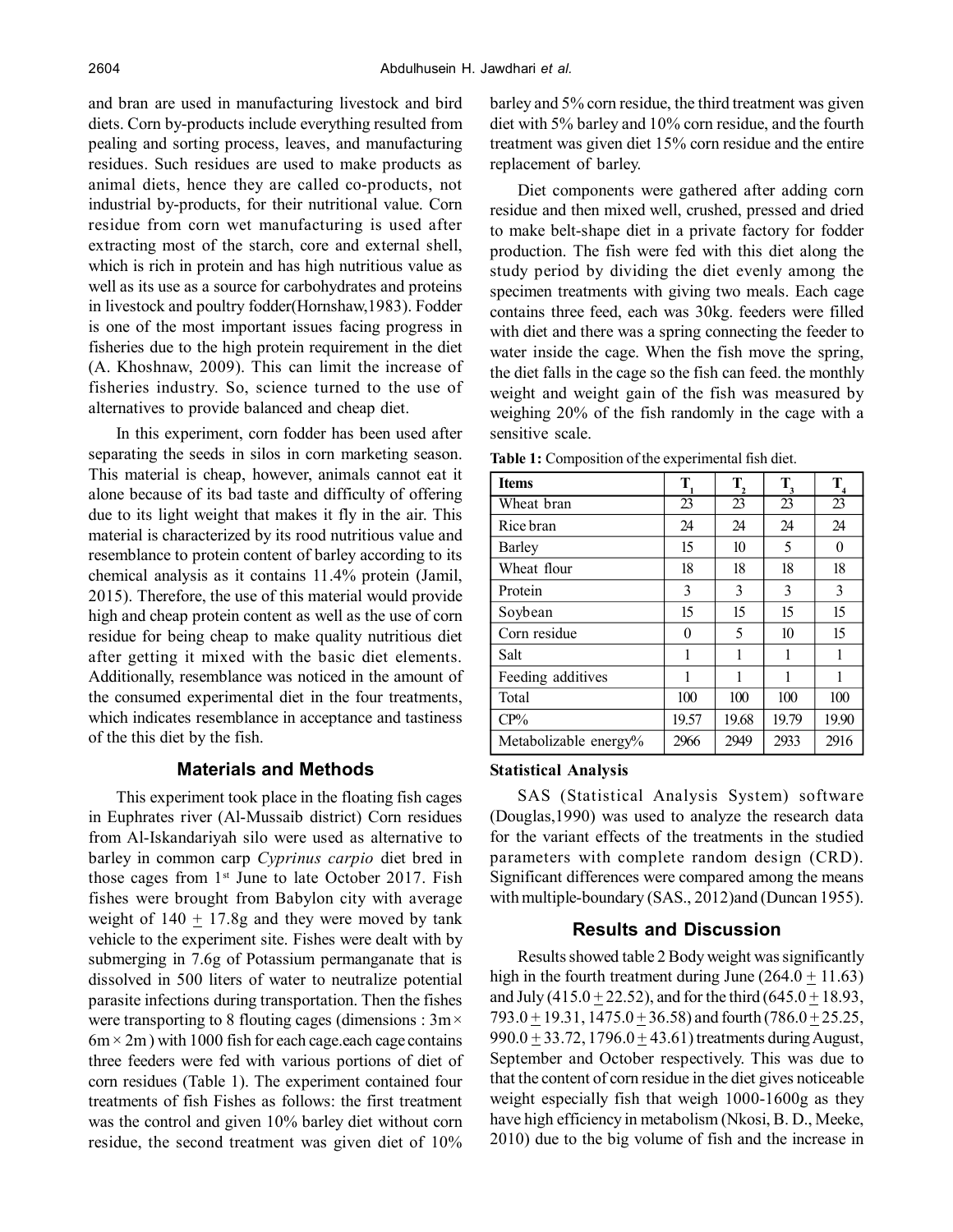| Fish weight<br><b>Ration</b> | June             | July               | August                             | <b>September</b> | <b>October</b>                       |
|------------------------------|------------------|--------------------|------------------------------------|------------------|--------------------------------------|
| control                      | $193.0 + 8.43b$  | $357.0 \pm 15.02b$ | $579.0 + 16.17c$                   | $691.0 + 14.29c$ | $985.0 + 26.47c$                     |
|                              | $194.0 + 9.04b$  |                    | $365.0 + 11.64b$   595.0 + 18.35bc | $710.0 + 26.15c$ | $1094.0 + 32.09c$                    |
|                              | $205.0 + 9.46b$  | 388.0+19.04ab      | $645.0 + 18.93b$                   |                  | $793.0 + 19.31b$   $1475.0 + 36.58b$ |
|                              | $264.0 + 11.63a$ | $415.0 + 22.52a$   | $786.0 + 25.25a$                   |                  | $990.0 + 33.72a$   1796.0 + 43.61a   |
| Significance                 | $\star$          | $\ast$             | $\ast$                             | $\ast$           | $\ast$                               |

**Table 2:** Monthly averages fish weight  $\pm$  standard error.

**Table 3:** Monthly weight gains rate by relation (average standard error).

| Fish weight   | June         | July          | August         | <b>September</b> | <b>October</b> | <b>Total weight</b> |
|---------------|--------------|---------------|----------------|------------------|----------------|---------------------|
| <b>Ration</b> |              |               |                |                  |                |                     |
| control       | $57 + 2.14b$ | $164 + 7.23a$ | $222 + 9.47c$  | $112 + 5.60b$    | $294 + 8.91d$  | $849 + 18.54c$      |
| $T_{\gamma}$  | $54 + 1.83b$ | $171 + 2.69b$ | $230+13.46B$   | $115 + 5.82b$    | $384 + 15.39c$ | $954 + 23.48c$      |
| T,            | $55 + 2.05b$ | $238 + 6.52c$ | $555 + 11.30a$ | $148 + 7.41ab$   | $682 + 24.09b$ | $1325 + 41.02b$     |
|               | $90 + 4.27a$ | $151 + 7.03a$ | $371 + 15.34b$ | $204 + 9.50a$    | $806 + 28.66a$ | $1649 + 47.94A$     |
| Significance  | $\ast$       | $\star$       | $\ast$         | $\ast$           | $\ast$         | $\ast$              |

diet consumption in this age.

There is significant increase ( $P \le 0.05$ ) in weight gain in the fish whose diet was replaced by corn residue along the whole study period (Table 3). Fish in the second, third and fourth treatments table 3 showed significant monthly weight gain compared to the control. Weight gain in the fourth treatment was  $90+4.27g$  in June. In July, weight gain in the second and third treatments was  $171+2.69$ and 238+6.52. In August, all treatments had been a significant weight gain compared to control, the best of which was the third treatment. Also, the fourth treatment showed increasing weigh gain up to 204+9.50 compared to other treatments. In September, all treatments showed significant weigh increase, the highest of which was the fourth treatment.

It is clear in this study that corn residue, which is a co-product of corn factories, can be used as an alternative diet in fisheries as they are cheap and abundantly available from corn factories and silos especially in corn harvest season, because this diet contain high percentage of protein (11%) and give quality results when used as barley substitute. In addition, such corn residue diets are of high nutritious value and cost-effective.

## **References**

- Abimorad, E.G. and D.J. Carneiro (2007). Digestibility and performance of pacu (*Piaractus mesopotamicus*)juvenilesfed diets containing different proten,lipid and carbohydrate levels. *Aquac.Nutr*.,**13:**1-9.
- Al-Zaidi, K.J.L. (2013). The Effect of Feed Repetition and Substitution Canola Meal for Soybean Meal on Some Productivity Characteristics of Grass Carp Fingerlings (*Ctenopharyngodon idella* L.) *Al-Qadisiyah Journal For*

*Agricultural Sciences*, **3(2):** 58-66.

- Anderew, A., Lazur and A.C. Frank (2002). Golden shiner culture, life cycle characteristics, Taxonomy and distribution. Institute of Food and Agricultural Science / University of Florida, 34- 38.
- Capote, K.L. (2013). The effect of corn gluten feed on performance and carcass characteristics of feeder lambs. M. Sc., Thesis, Angelo state University.
- Delahiguera, M., M. GareiGallego, sanz, G. Cavdente, M.D. Suaeiz and F.J. Moyano (1988). "Evalution of lupin seed meal as an alternative protein source in feeding of rainbow trout *Salmo gairdneri"*, *Aquactturt.*, **71:**37-50.
- Douglas, J.H., T.W. Sullivan, P.L. Bond and F.J. Struwe (1990). Nutrient composition and metabolizable energy values of selected grain. *Sorghum and yellow corn Poultry Sci*., **69:** 1147-1155.
- Duncan, D.B. (1955). Multiple Rang and Multiple F-test. *Biometrics*, **11:** 4-42. 20- B.D. Nkosi, R. Meeke, H.J. Van der merwe, O. Acheampong-Boateng and T. Langa (2010). Effects of dietary replacement of maize grain with popcorn waste products on nutrient digestibility and performance by lambs. *South African. J. Anim. Sci*., **40(2):** 133-139.
- Khoshnaw, A.H.H. and T.R.K. Alkhatib (2004). The effect of replacement various by-products for barely on carcass properties of Arabi fattening lambs Issue. 2 (Vol. 2, 2009) 9-19.
- FAO (2006). The state of world fisheries and aquaculture 2006 FAO, rom, Italy,162.
- Hamed, A.A., S.A. Soha, M.S. Fatma, M.A. Sawsan, I.M. Mamdouh, M.A. Ibrahim and S.Z. Mona (2011). Using Potato processing waste in sheep ration. *J. Life. Sci*., **8(4) :** 733- 742.
- Hornshaw, T.C., R.J. Aulerich and H.E. Johnson (1983). Feeding Great Lakes fish to mink: effects on mink and accumulation